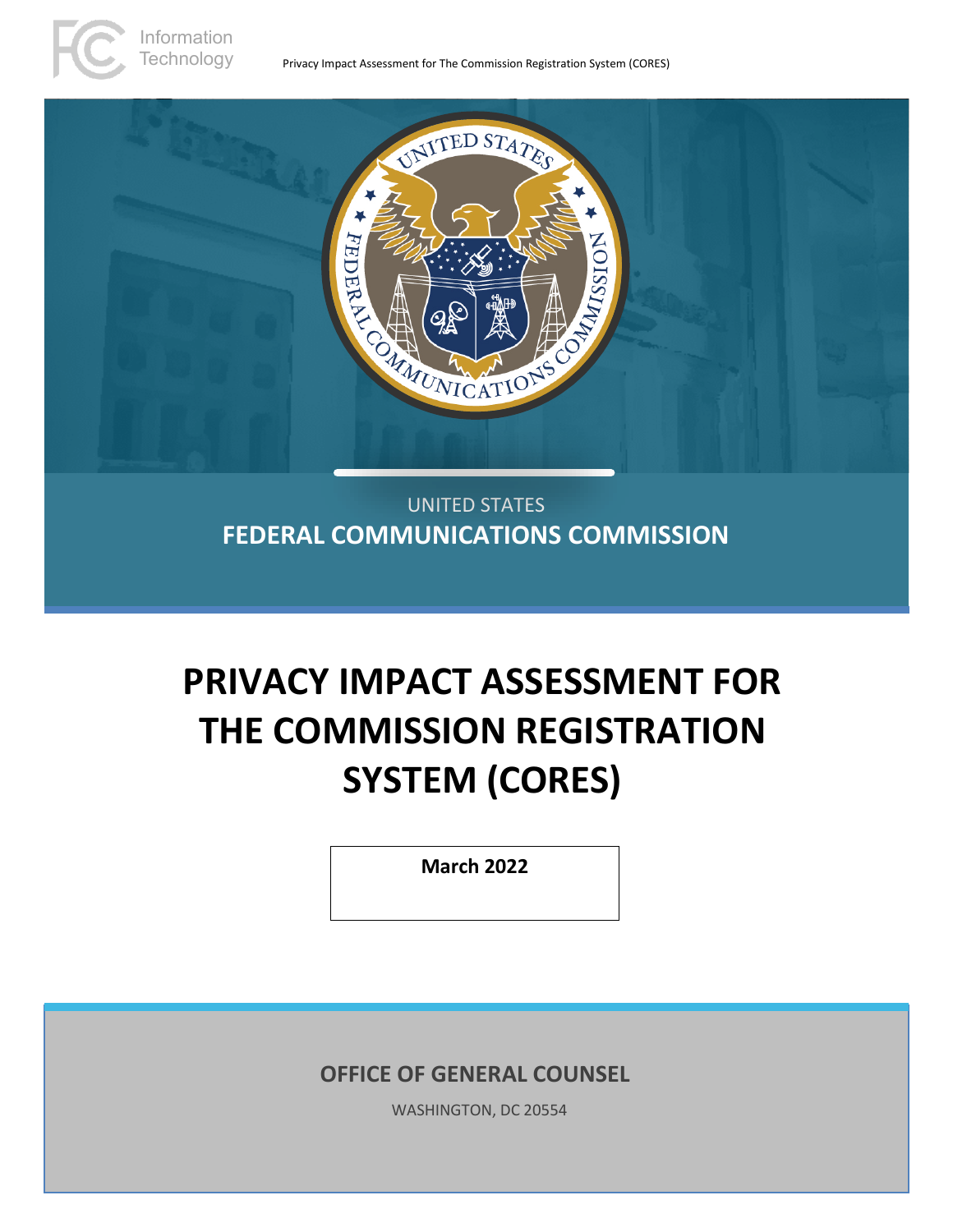# **Next Review Cycle:** March 2023

# **Record of Approval**

| <b>Document Approval</b>                           |      |                                                  |  |  |  |  |  |
|----------------------------------------------------|------|--------------------------------------------------|--|--|--|--|--|
| Drafter Name: Al R. Shipman                        |      | <b>Bureau/Office: OMD/IR</b>                     |  |  |  |  |  |
| <b>SAOP Approval</b>                               |      |                                                  |  |  |  |  |  |
| <b>Printed Name: Linda Oliver</b>                  |      | <b>Associate General Counsel and</b>             |  |  |  |  |  |
|                                                    |      | <b>Acting Senior Agency Official for Privacy</b> |  |  |  |  |  |
| Signature:                                         | Date |                                                  |  |  |  |  |  |
| Digitally signed by Linda<br>Linda L.<br>L. Oliver |      |                                                  |  |  |  |  |  |
| Date: 2022.03.01<br>Oliver<br>08:42:52 - 05'00'    |      |                                                  |  |  |  |  |  |

# **Record of Approval**

| <b>Date</b> | <b>Description</b>                              | <b>Name</b> |
|-------------|-------------------------------------------------|-------------|
| 12/13/2021  | Validation of information - System Owner        | Dr. Hua Lu  |
| 01/07/2022  | Validation of completeness - IT Compliance Lead | Liem Nguyen |
|             |                                                 |             |
|             |                                                 |             |
|             |                                                 |             |

# **Revision History**

| <b>Date</b> | <b>Description</b>               | <b>Name</b>         |
|-------------|----------------------------------|---------------------|
| 10/09/2021  | <b>Original Document Created</b> | <b>ISSO/Privacy</b> |
| 12/14/2021  | Initial IPA Documentation        | ISSO - Al. Shipman  |
| 12/18/2021  | System Owner review and updates  | Dr. Hua Lu          |
|             |                                  |                     |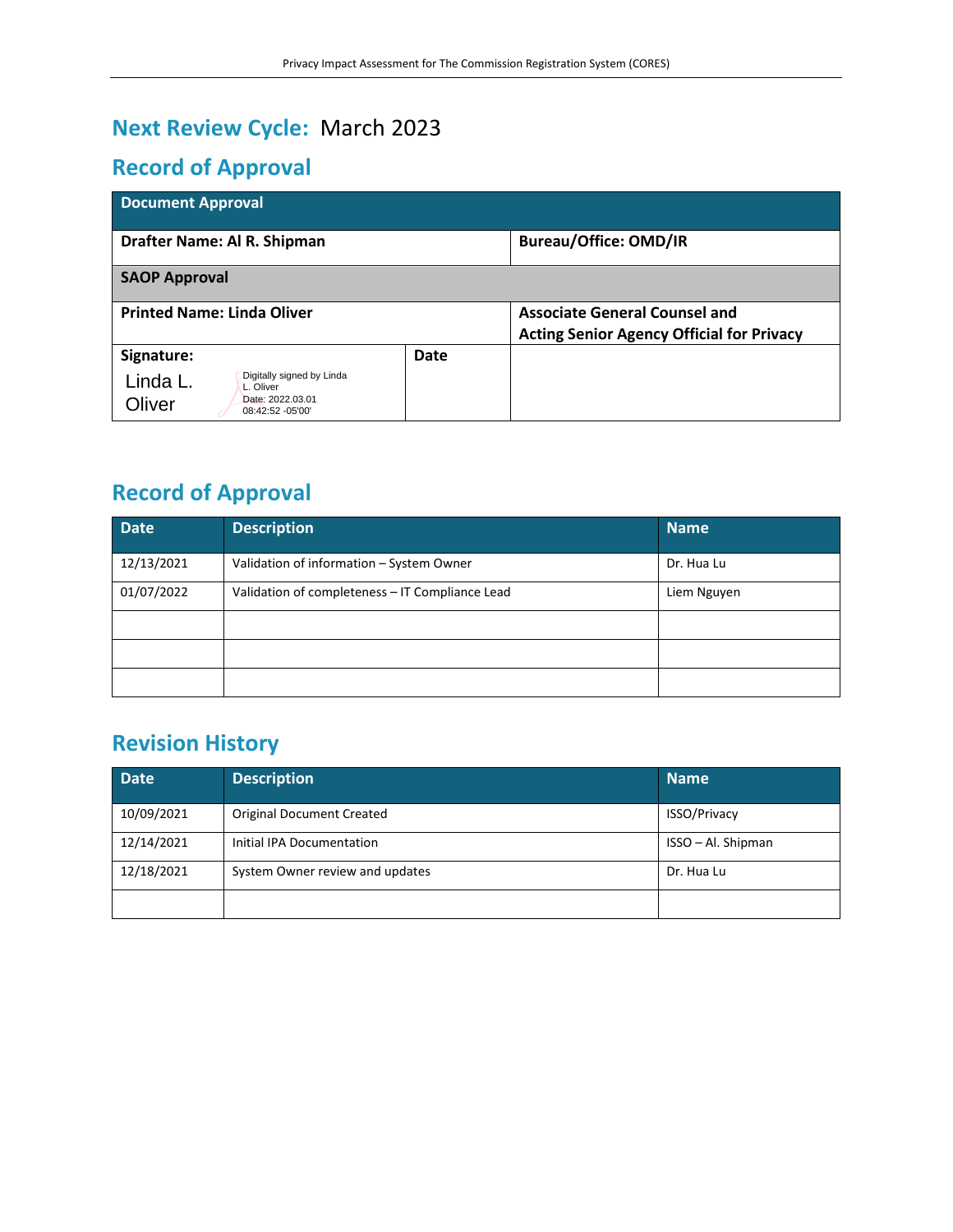# **Commission Registration System (CORES)**

# **1.1.** Introduction

Section 208 of the E-Government Act of 2002[1](#page-2-0) requires agencies to conduct a **Privacy Impact Assessment (PIA)** whenever they procure or develop an information technology system that will collect, maintain, or disseminate information about individual people. The PIA must document how the system will use information it collects about individuals and, unless it contains classified or sensitive information, it must be made available to the public. The PIA was intended to be a tool for agencies to protect personal information throughout a technology system's life cycle. The Office of Management and Budget (OMB) has commented: "*In general, PIAs are required to be performed and updated as necessary where a system change creates new privacy risks.*"[2](#page-2-1)

The FCC is subject to the requirements of the E-Government Act and is committed to identifying and addressing privacy risks whenever it develops or makes changes to its information systems. The questions below explore important privacy issues identified in the Act and in later guidance by the Office of Management and Budget (OMB) and the National Institute of Standards and Technology (NIST). A longer discussion of the FCC's PIA policies can be found in Chapter 9 of the FCC's Privacy Act Manual (FCC Inst. 1113.1).

System owners, in collaboration with the Information System Security Officers (ISSOs) should complete the **Initial Privacy Assessment (IPA)** prior to filling out the PIA. The FCC Senior Agency Official for Privacy (SAOP) uses the IPA to determine whether a system will collect the kind of information that would make it subject to the requirements of Section 208, including a PIA. A PIA should not be completed until an IPA is completed and the SAOP makes a determination.

If you have any questions, please contact the Privacy Team at privacy@fcc.gov.

<span id="page-2-0"></span><sup>1</sup> 44 U.S.C. § 3501 note.

<span id="page-2-1"></span><sup>2</sup> OMB Memorandum No. M-03-22 (Sep. 26, 2003), [https://www.whitehouse.gov/sites/whitehouse.gov/files/omb/memoranda/2003/m03\\_22.pdf.](https://www.whitehouse.gov/sites/whitehouse.gov/files/omb/memoranda/2003/m03_22.pdf)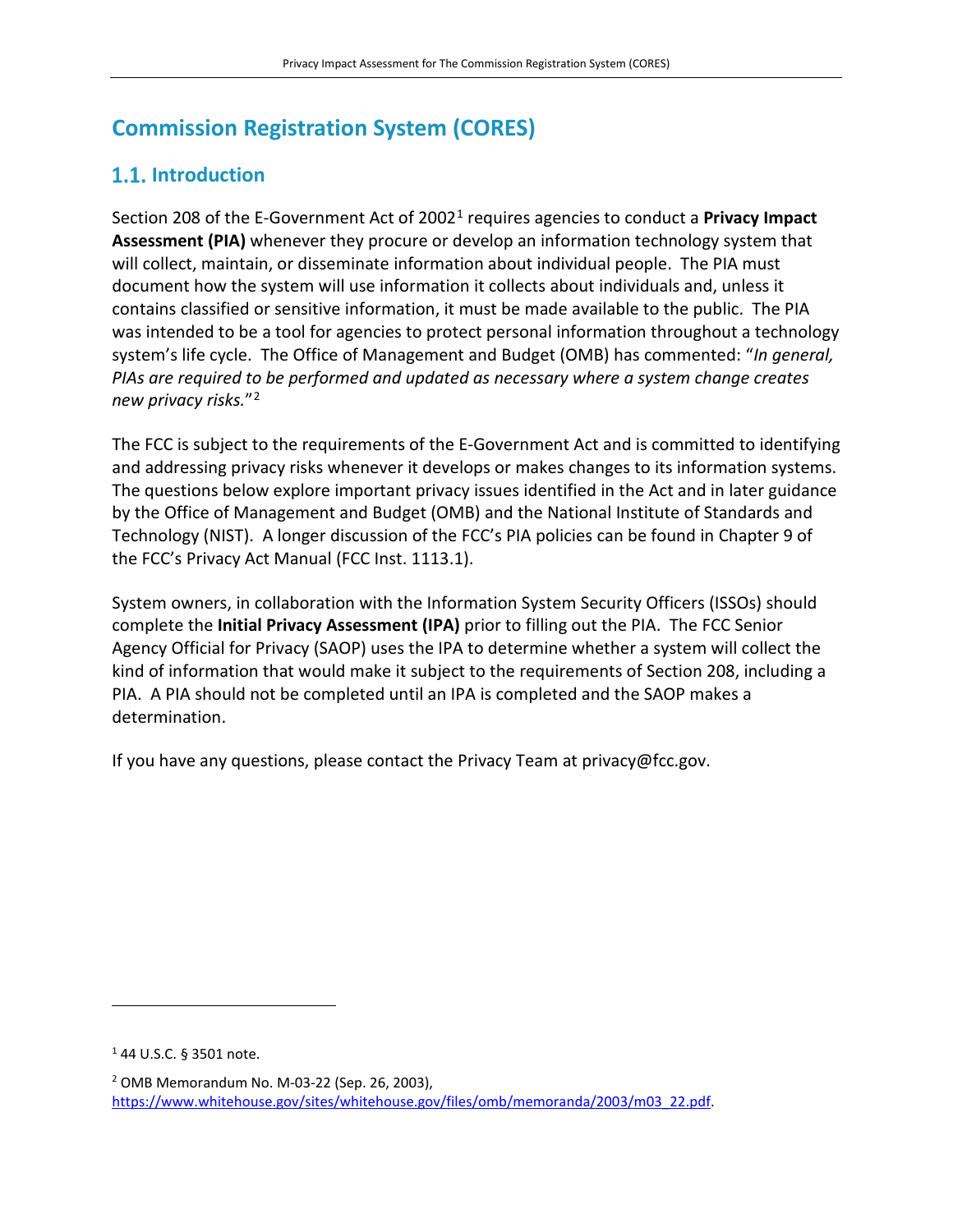# **Authority To Operate (ATO) Boundary Overview**

For each IT system that resides within the ATO Boundary, please use the table below to provide the system name, a brief description of the what the system does, whether it contains Personally Identifiable Information (PII) and a brief description of the PII (if applicable), the applicable System of Records Notice, the legal authorities to collect and maintain the PII, and whether the PII is shared with other systems (internal or external).

Please copy the table as necessary to complete the information for each system within the boundary.

#### **INFORMATION ABOUT THE SYSTEM**

#### **NAME OF THE SYSTEM**

Commission Registration System (CORES)

#### **NAME OF BUREAU**

Office of the Managing Director (OMD)

#### **DOES THE SYSTEM CONTAIN PII?**

Yes.

#### **PLEASE PROVIDE A BRIEF DESCRIPTION OF THE PII (IF APPLICABLE)**

Name, contact information, financial information, and various identification numbers. An entity must first register a FCC Registration Number (FRN) using the FCC's CORES system before conducting business with the FCC. The FRN is used to identify an entity within all FCC Licensing/Filing systems and follows the entity throughout the licensing process. In addition, it is recognized by other computer and database systems within the FCC. The FRN contains contact name, address, phone, email, and may contain Employer Identification Number, Tax ID Number, or Social Security Number depending on the type of FRN.

#### **IN WHAT SYSTEM OF RECORDS (SORN) IS THE INFORMATION CONTAINED (IF APPLICABLE)?**

FCC/OMD-25 Financial Operations Information System, 81 Fed. Reg. 69522

#### **WHAT ARE THE LEGAL AUTHORITIES FOR THE COLLECTION OF THIS PII?**

The Communications Act of 1934, as amended, 47 U.S.C.; 44 U.S.C. §§ 3101, 3102, 3309; Section 7701 of the Debt Collection Improvement Act of 1996, 31 U.S.C. § 7701(c)(1); Federal Financial Management Improvement Act of 1996; Financial Officers Act of 1990; the Federal Managers Financial Integrity Act of 1982; Executive Order 9397.

#### **Does the system leverage the FCC's Accounting for Disclosure control (Access to the Information)?**

Yes. The Privacy Team keeps an accurate accounting of disclosures of information.

**DOES THIS SYSTEM SHARE THE PII WITH OTHER SYSTEMS?**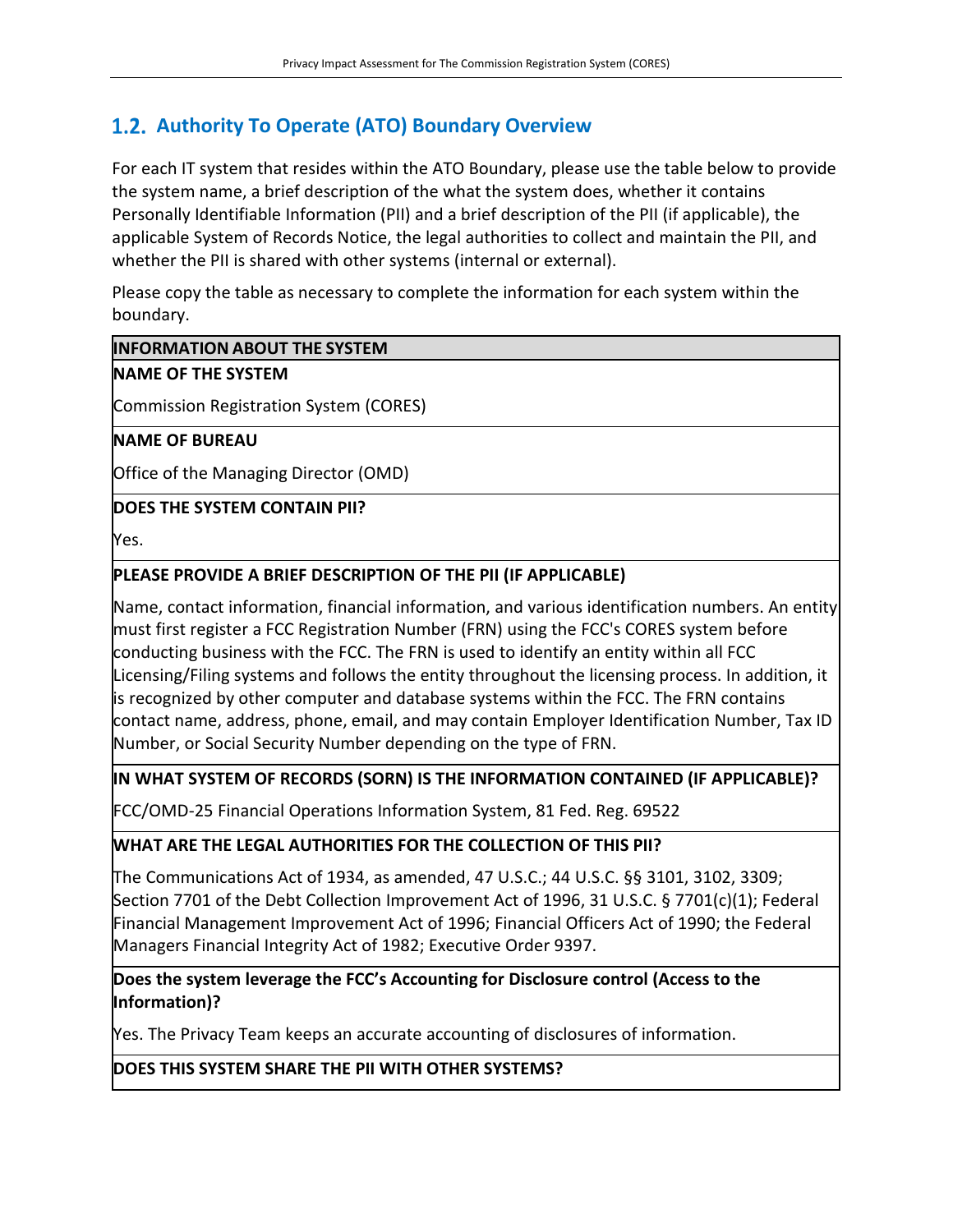# Yes.

All the CORES systems have the same data sources and share access to the PII. Additionally, when an FCC system authenticates a user via FRN, PII is passed and can be parsed by the calling system (i.e., when CORES or another FCC systems calls the FO API service to authenticate FRN/password for authentication, the return not only validates whether the combination is correct, but also sends relevant FRN registration information, PII included). PII is also shared with GENESIS and contained within documents stored in Alfresco. Under certain circumstances, PII also may be shared with partner agencies.

# **INFORMATION ABOUT THE SYSTEM**

#### **NAME OF THE SYSTEM**

Financial Office Application Programming Interface (FO API)

#### **NAME OF BUREAU**

Office of the Managing Director (OMD)

#### **DOES THE SYSTEM CONTAIN PII?**

Yes

# **PLEASE PROVIDE A BRIEF DESCRIPTION OF THE PII (IF APPLICABLE)**

Name, account information, and IP address. An entity must first register an FRN using the FCC's CORES system before conducting business with the FCC. The FRN is used to identify an entity within all FCC Licensing/Filing systems and follows the entity throughout the licensing process. In addition, it is recognized by other computer and database systems within the FCC. The FRN contains contact name, address, phone, email, and may contain Employer Identification Number, Tax ID Number, or Social Security Number depending on the type of FRN. The FO API system has services which create, update, and retrieve the PII data contained within FRNs.

# **IN WHAT SYSTEM OF RECORDS (SORN) IS THE INFORMATION CONTAINED (IF APPLICABLE)?**

FCC/OMD-25 Financial Operations Information System, 81 Fed. Reg. 69522

# **WHAT ARE THE LEGAL AUTHORITIES FOR THE COLLECTION OF THIS PII?**

The Communications Act of 1934, as amended, 47 U.S.C.; 44 U.S.C. §§ 3101, 3102, 3309; Section 7701 of the Debt Collection Improvement Act of 1996, 31 U.S.C. § 7701(c)(1); Federal Financial Management Improvement Act of 1996; Financial Officers Act of 1990; the Federal Managers Financial Integrity Act of 1982; Executive Order 9397.

**Does the system leverage the FCC's Accounting for Disclosure control (Access to the Information)?**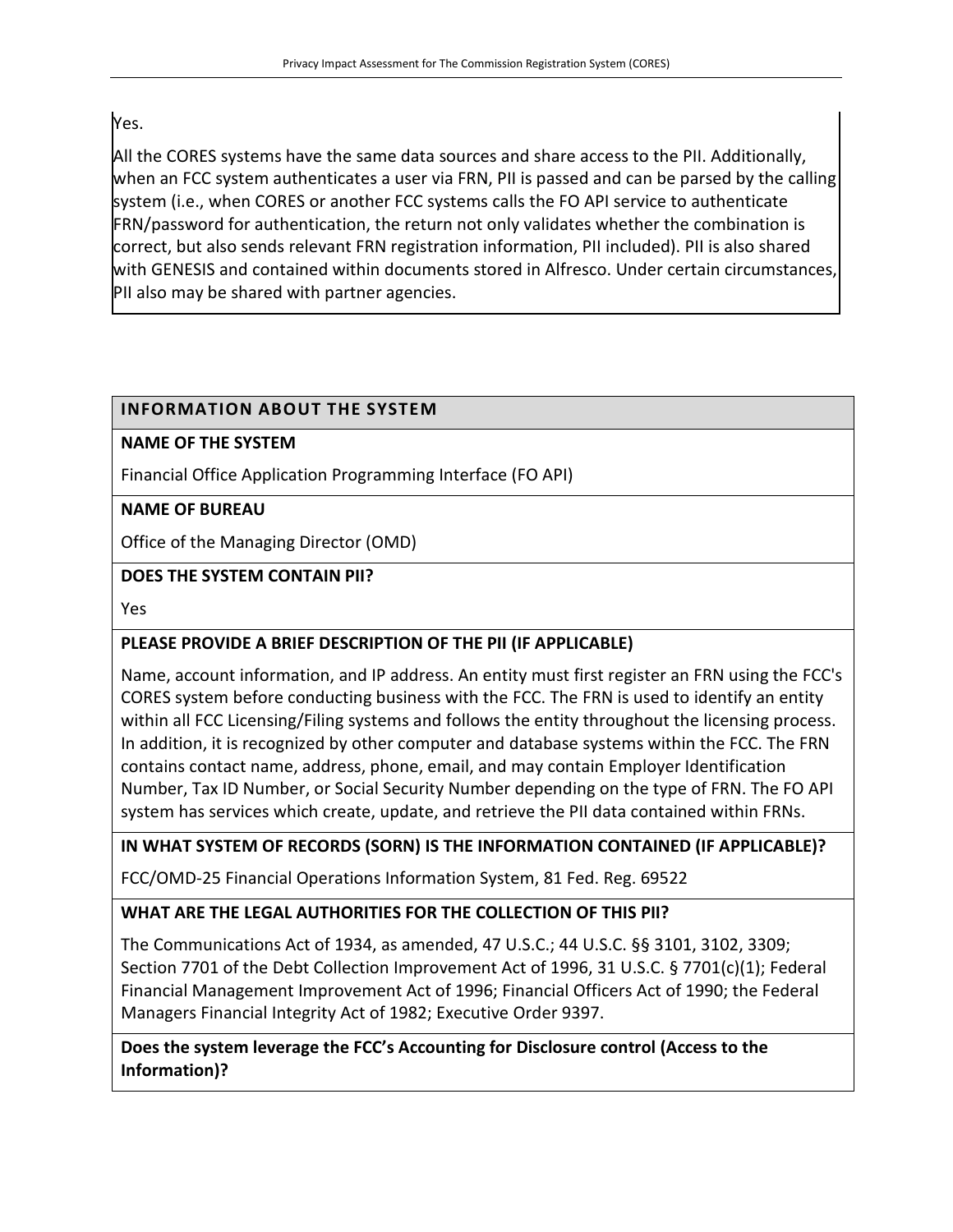Yes. The Privacy Team keeps an accurate accounting of disclosures of information

#### **DOES THIS SYSTEM SHARE THE PII WITH OTHER SYSTEMS?**

Yes.

#### INFORMATION ABOUT THE SYSTEM

#### **NAME OF THE SYSTEM**

Financial Office Application Programming Interface – Cloud

#### **NAME OF BUREAU**

Office of the Managing Director (OMD)

#### **DOES THE SYSTEM CONTAIN PII?**

Yes.

#### **PLEASE PROVIDE A BRIEF DESCRIPTION OF THE PII (IF APPLICABLE)**

Name, contact information, financial information, and various identification numbers. An entity must first register an FRN using the FCC's CORES system before conducting business with the FCC. The FRN is used to identify an entity within all FCC Licensing/Filing systems and follows the entity throughout the licensing process. In addition, it is recognized by other computer and database systems within the FCC. The FRN contains contact name, address, phone, email, and may contain Employer Identification Number, Tax ID Number, or Social Security Number depending on the type of FRN. The FO API CL system has services which create, update, and retrieve the PII data contained within FRNs.

#### **IN WHAT SYSTEM OF RECORDS (SORN) IS THE INFORMATION CONTAINED (IF APPLICABLE)?**

FCC/OMD-25 Financial Operations Information System, 81 Fed. Reg. 69522

#### **WHAT ARE THE LEGAL AUTHORITIES FOR THE COLLECTION OF THIS PII?**

The Communications Act of 1934, as amended, 47 U.S.C.; 44 U.S.C. §§ 3101, 3102, 3309; Section 7701 of the Debt Collection Improvement Act of 1996, 31 U.S.C. § 7701(c)(1); Federal Financial Management Improvement Act of 1996; Financial Officers Act of 1990; the Federal Managers Financial Integrity Act of 1982; Executive Order 9397.

#### **Does the system leverage the FCC's Accounting for Disclosure control (Access to the Information)?**

Yes. The Privacy Team keeps an accurate accounting of disclosures of information

#### **DOES THIS SYSTEM SHARE THE PII WITH OTHER SYSTEMS?**

Yes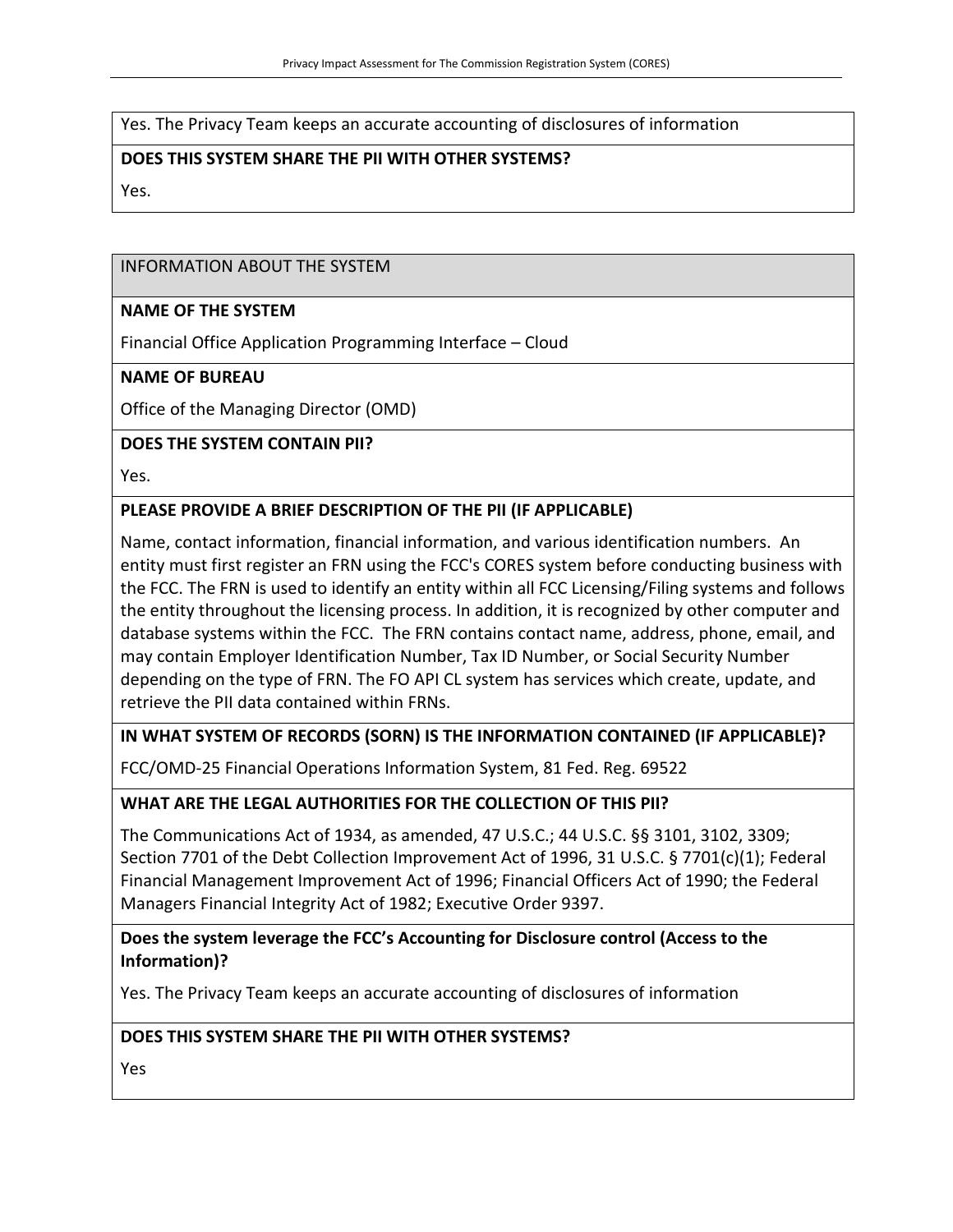#### **INFORMATION ABOUT THE SYSTEM**

#### **NAME OF THE SYSTEM**

Financial Office Admin (FO Admin)

#### **NAME OF BUREAU**

Office of the Managing Director (OMD)

#### **DOES THE SYSTEM CONTAIN PII?**

Yes

#### **PLEASE PROVIDE A BRIEF DESCRIPTION OF THE PII (IF APPLICABLE)**

Name, account information, IP address, SSN, email address, TAX identification number and banking information. An entity must first register an FRN using the FCC's CORES system before conducting business with the FCC. The FRN is used to identify an entity within all FCC Licensing/Filing systems and follows the entity throughout the licensing process. In addition, it is recognized by other computer and database systems within the FCC.

FO Admin is used by FCC staff to manage FRN, Username, remittance, regulatory, and other FCC processes. The Financial Operations staff also use the FO Admin application to intake and process Incentive Auctions Reimbursement forms 1876 and 1877. The system and its security environment are described in detail in the SSP that is included with this documentation.

**IN WHAT SYSTEM OF RECORDS (SORN) IS THE INFORMATION CONTAINED (IF APPLICABLE)?**

FCC/OMD-25 Financial Operations Information System, 81 Fed. Reg. 69522

#### **WHAT ARE THE LEGAL AUTHORITIES FOR THE COLLECTION OF THIS PII?**

The Communications Act of 1934, as amended, 47 U.S.C.; 44 U.S.C. §§ 3101, 3102, 3309; Section 7701 of the Debt Collection Improvement Act of 1996, 31 U.S.C. § 7701(c)(1); Federal Financial Management Improvement Act of 1996; Financial Officers Act of 1990; the Federal Managers Financial Integrity Act of 1982; Executive Order 9397.

#### **Does the system leverage the FCC's Accounting for Disclosure control (Access to the Information)?**

Yes. The Privacy Team keeps an accurate accounting of disclosures of information

#### **DOES THIS SYSTEM SHARE THE PII WITH OTHER SYSTEMS?**

Yes

#### **A. Is this a new ATO Boundary or an existing ATO Boundary?**

- ☐ New Boundary
- $\boxtimes$  Existing Boundary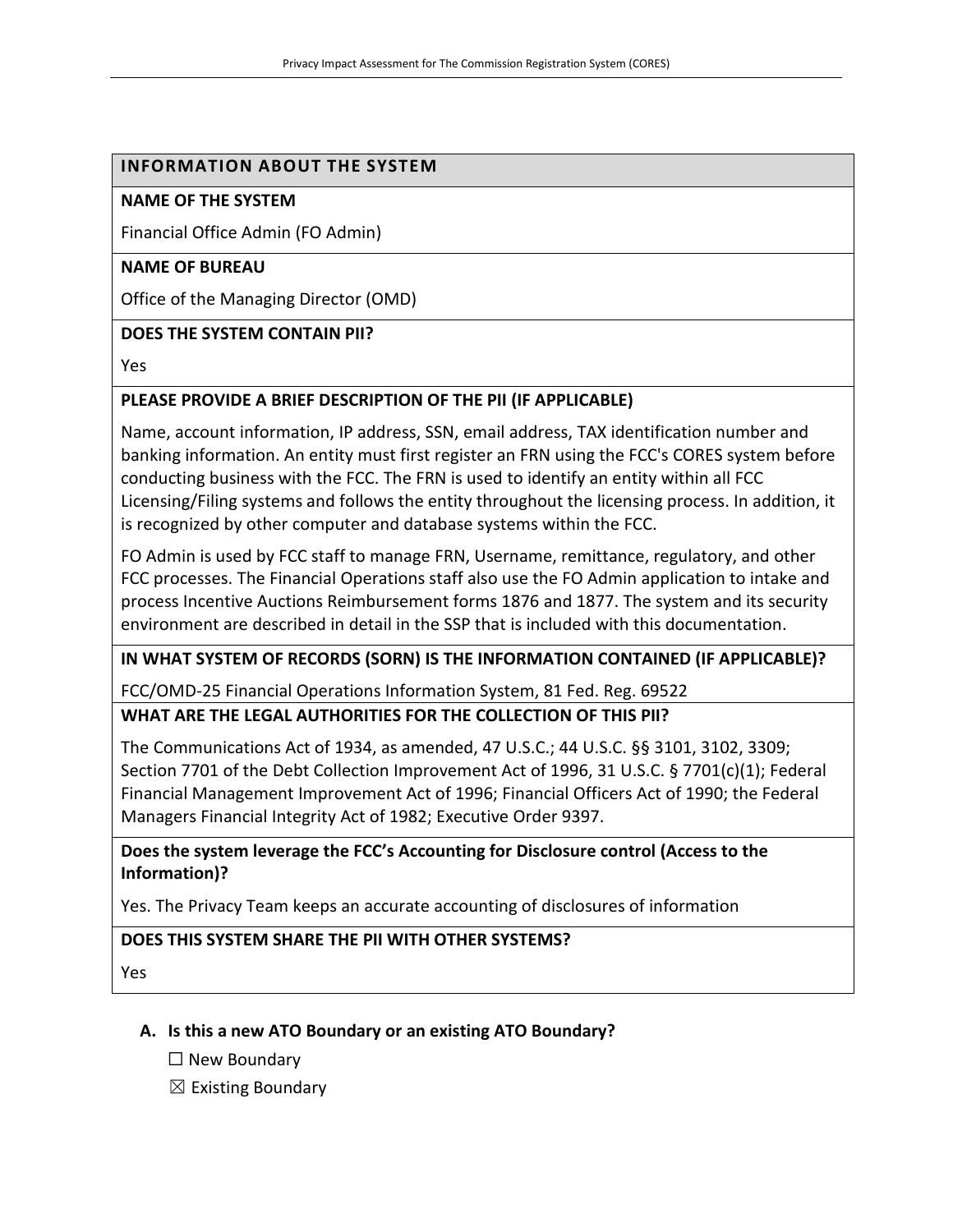# **B. If the ATO Boundary is/will consist of cloud-based computing system(s), [3](#page-7-0) please check the box that best describes the service the FCC receives/will receive from the cloud computing provider:**

 $\Box$  The FCC uses provider-supported applications on the provider's cloud network (Software as a Service or SaaS).

 $\Box$  The FCC has deployed application/s on the provider's cloud network and the provider supports the applications (Platform as a Service or PaaS) [list applicable system(s)]

 $\boxtimes$  The FCC has deployed its own application/s on the cloud network and controls how these application/s are configured and operate (Infrastructure as a Service or IaaS) [list applicable system(s)]

CORES resides on the FCC's network hosted at Allegany Ballistics Laboratory (ABL) but uses Amazon Web Services (AWS) cloud-based infrastructure for Username or FRN authentication. The cloud hosted FO API services are used optionally by FCC systems, and equal services are available on premise.

#### C. **If the IT systems in the ATO Boundary are in the cloud, are they FedRAMP certified?**

 $\Box$  Yes, all the IT systems are FedRAMP certified

 $\boxtimes$  No, none, or only some, of the IT systems are FedRAMP certified

*\*Note:* AWS, which is utilized for CORES Username and FRN authentication and for FO APICL services, is the only cloud-based system that is part of the boundary, and is FedRAMP certified.

# **Collection of Data**

# **A. Please explain why it is necessary to collect PII to carry out the purpose of each of the system(s) that maintain PII within this Boundary.**

Information in CORES is collected, used, disseminated, and maintained for the FCC to perform its regulatory, licensing, enforcement, policy, financial management, and other activities. Personal information is necessary to authenticate registrants in the course of issuing, renewing, reviewing licenses, accepting payments, authorizing service, and enforcing regulations or statutes.

<span id="page-7-0"></span><sup>3</sup> *See* NIST, *The NIST Definition of Cloud Computing*, Special Pub. No. 800-145 (Sep. 2011), [https://csrc.nist.gov/publications/detail/sp/800-145/final.](https://csrc.nist.gov/publications/detail/sp/800-145/final)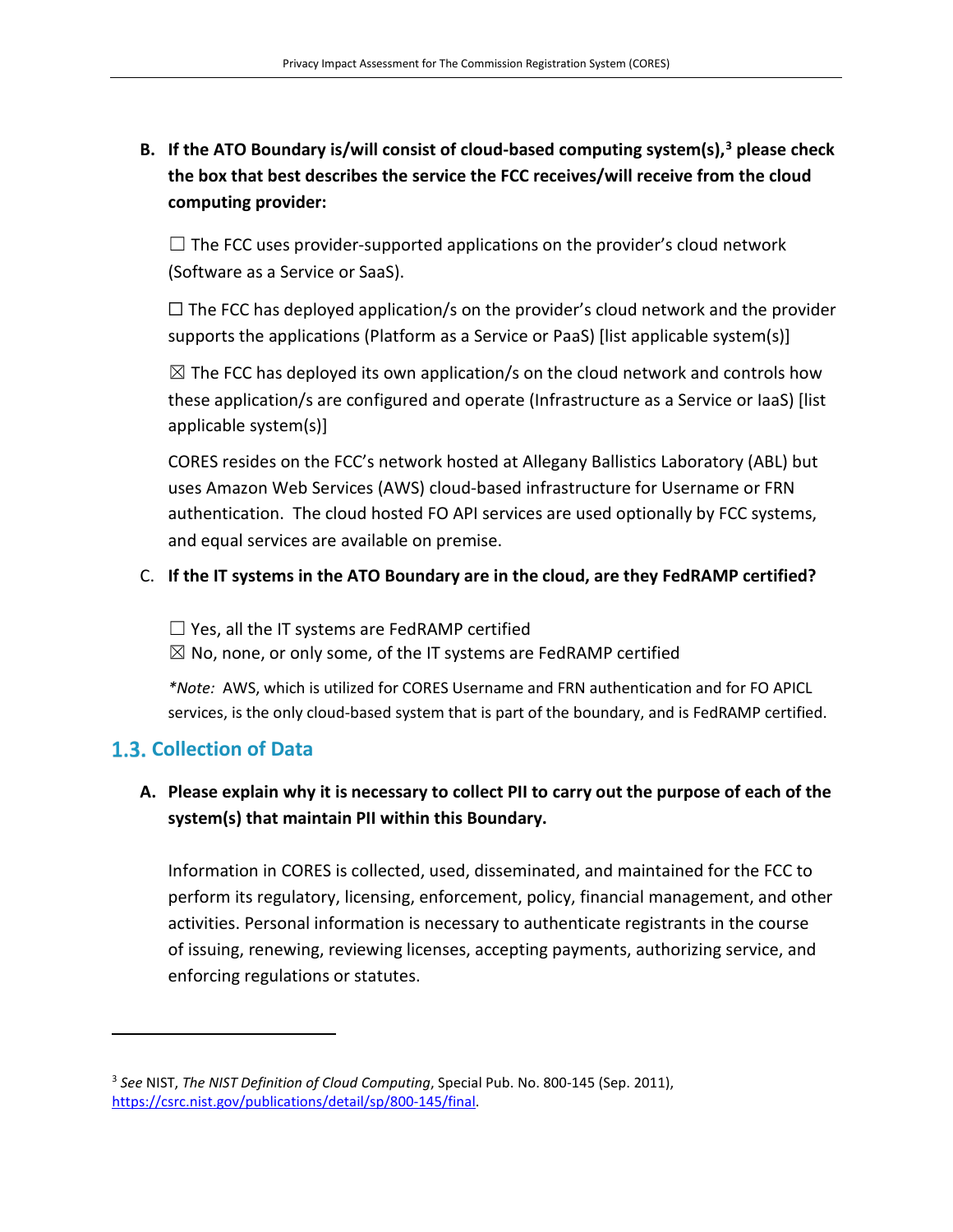**B. For each system within this Boundary, will this PII be collected from individuals themselves, or from third parties? If collected from individuals themselves, link to the Privacy Act Statement[4](#page-8-0) for each system that is included with the online or paper form the system(s) use(s) to collect the PII.** 

CORES collects and stores business and individual information, including PII, of registrants through a registration page on the CORES website. The Privacy Act statement will appear at the point of collection.

# **C. What steps is the FCC taking to limit the collection of PII to only that which is necessary?**

CORES collects PII based on FCC rules for obtaining an FRN. To limit the collection of PII, both the paper Form 160 and Electronic Form 160 for FRN registration require only those fields that are set forth in the FCC rules. Any other input fields for FRN registration are optional for the registrant. Further, CORES allows users to select exemptions in place of entering a Social Security Number (SSN) or Tax Identification Number (TIN) upon registering or updating their FRNs. An SSN or TIN may later need to be added if required by another FCC system to complete a transaction for the FRN owner, but not required by CORES itself.

# **D. What steps will the FCC take to make sure this PII is accurate, complete, and up to date?**

It is the responsibility of the parties providing the data to ensure the completeness, accuracy, and currency of data at the time it is provided. PII stored in CORES is accessible to users via their online accounts, and they can make updates as necessary. Information that is used by the FCC as part of its regulatory, enforcement, and other activities will be reviewed for accuracy and timeliness as required by the particular activity and the laws and authorities, if any, applicable at the time the agency compiles the records (e.g., Communications Act, administrative or court evidentiary rules and procedures).

<span id="page-8-0"></span><sup>4</sup> A Privacy Act Statement must inform individuals about (1) the authority to solicit information, (2) the principal purpose(s) for collecting the information, (3) the routine uses for disclosing the information, and (4) whether providing the information is mandatory or voluntary.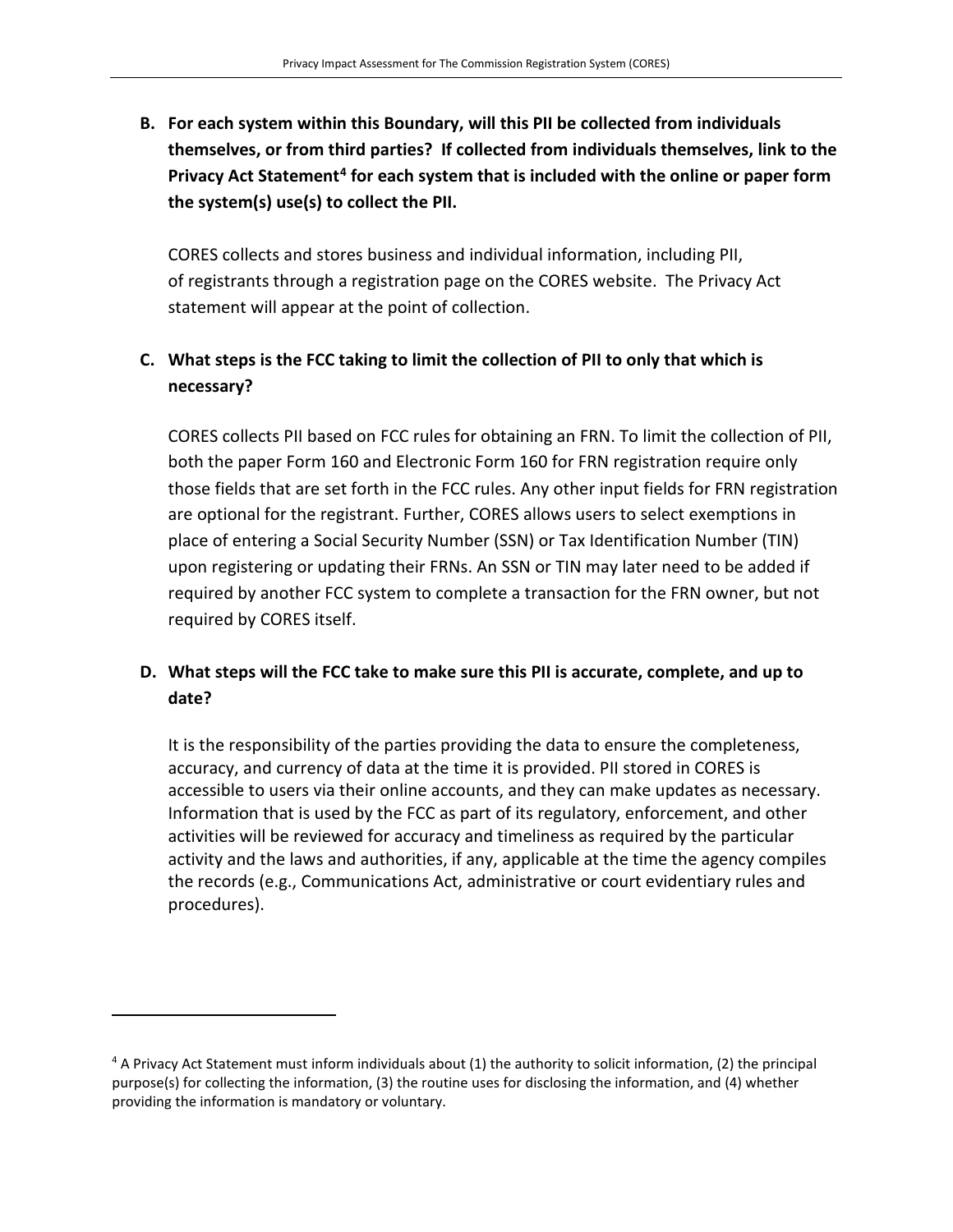### **Use of the Data**

**A. Please explain the data flow, including whether the PII will be ingested from, or shared with, another system. Are internal connections reflected in the Cyber Security Asset Management tool (CSAM)? Are Information Sharing Agreements (ISAs) in CSAM for external connections?**

CORES ingests data, including PII, directly from users. CORES also interfaces directly with other FCC systems as a means of authenticating users with FRNs. In the course of authentication, an individual's or entity's contact and FRN information is shared with these Application Programming Interfaces (API)s. Other FCC systems using CORES as a means of authenticating users must be vetted for privacy and security purposes and must have an authority to operate at the FCC.

All internal connections are reflected within the CORES SSP. The aforementioned documents are stored in CSAM.

CORES, FO Admin, FO API, and FO APICL connect to GENESIS, which is a product of CGI Federal (CGI). The GENESIS system is comprised of Momentum, a commercial off-the-shelf (COTS) software solution that is built and maintained by the CGI. The product is certified by the Financial Systems Integration Office (FSIO) and provides financial management capabilities specifically designed for the government and configured to meet FCC business needs. Further, the FO API and FO APICL services may be used by partner agencies if an agreement is reached between agencies. FO Admin also uses "Alfresco" for some file upload/download services. Alfresco is a COTS Enterprise Content Management (ECM) system. Alfresco includes a collaboration environment - Alfresco Share - and an out-of-the-box web portal framework for managing and using content. Alfresco is in use by FCC's Office of the Inspector General (OIG); it is classified as a Minor Application (aka Child System) within FCC's instance of Amazon Web Services (AWS).

### **B. Will the information be shared with third parties as part of the operations of the information system (e.g., through an application programming interface or "API")?**

No. Authorized FCC contractors have access to information in CORES, when necessary. For example, some authorized FCC contractors have access to certain administrative functions in CORES to ensure the system is functioning properly and to respond to public user inquiries (for example, inquiries regarding password resets, or login issues). All FCC contractors are required to complete security and privacy training prior to obtaining access to any FCC systems, and complete annual security and privacy training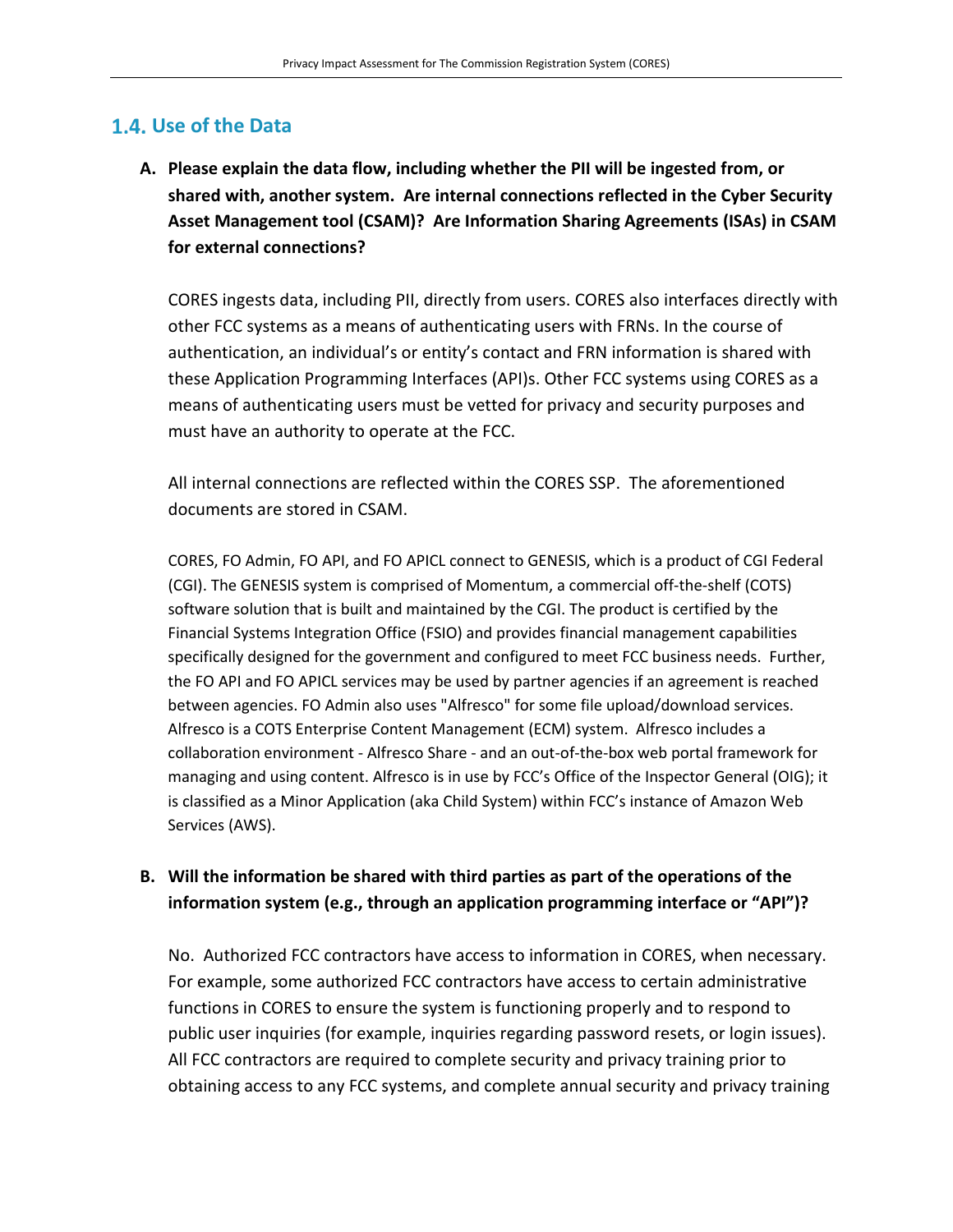to maintain network access and access to those systems. Contractors who access CORES are subject to the same rules and policies as FCC staff. Contractors must also follow the reporting and other procedures in the FCC's Breach Notification Policy.

#### C. **How long will the PII be retained and how will it be disposed of?**

CORES has a specific records schedule: N1-173-00-1 (03/01/2000).

Records may be retained (1) only until the output/reports are verified; (2) 3 months for paper and electronic forms (FCC Forms 160 series); (3) permanent retention for the Master Data Files and system and file specifications with instructions:

- Paper Forms (temporary records) Destroy three (3) months after data are entered into the system and verified.
- Electronic Forms (temporary records) Destroy three (3) months after data are entered into the system and verified.
- Master Data File (permanent records) Download a copy of the data annually at the end of the calendar year. Transfer immediately to the National Archives.
- Output/Reports Textual records needed for verification purposes.
	- **Temporary records Destroy when report(s) are verified.**
- Documentation Includes system specifications and file specifications with corresponding instructions.
	- Permanent records Transfer annually to the National Archives with the Master Data File.

# **Data Security and Privacy**

**A. What are the system's ratings for confidentiality, integrity, and availability?**

| Confidentiality  | High                  | X Moderate | Low |
|------------------|-----------------------|------------|-----|
| <b>Integrity</b> | High                  | X Moderate | Low |
| Availability     | $\_\blacksquare$ High | X Moderate | Low |

Boundary rating is "Moderate". Refer to boundary's FIPS 199 dated February 2022 for their ratings.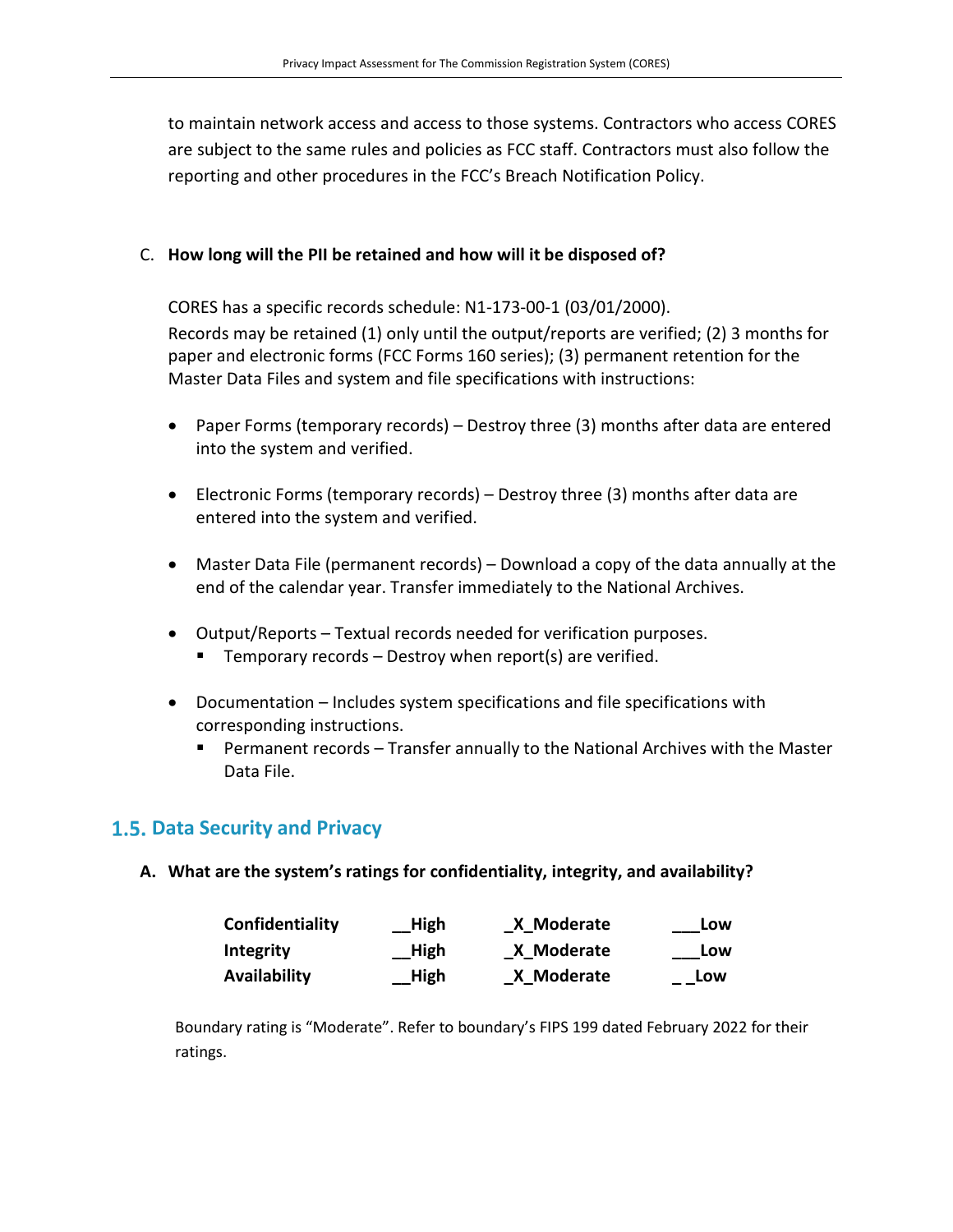# **B. Discuss the physical, administrative, and technical controls in place to protect the data in the system.**

The FCC protects its information resources with a dynamic set of security measures. Some of these measures (e.g., network firewalls, physical security) protect the entire FCC enterprise, while other measures (e.g., user access restrictions, encryption) are applied to specific information systems. Following the risk-based policy established in the Federal Information Modernization Act (FISMA), the FCC applies more security measures (also known as security "controls") to information systems that present higher operational risks. Consistent with this policy, the FCC applies specific security controls to systems that collect and process PII. A comprehensive list of the security and privacy controls the FCC may apply to its information systems can be found in National Institute of Standards and Technology (NIST) Special Publication No. 800-53, Revision 5 [\[NIST\]](https://nvlpubs.nist.gov/nistpubs/SpecialPublications/NIST.SP.800-53r5.pdf). Finally, resides on the FCC's network hosted at ABL but uses Amazon Web Services (AWS) cloud-based infrastructure for authentication, which infrastructure is FedRAMP accredited.

**C. Does the system inherit privacy controls from an external provider? If an Interconnection Security Agreement (ISA), Memorandum of Understanding (MOU), or similar document is in place, please summarize the privacy applicable portions of the document.** 

No.

# **Access to the Information**

# **A. Which FCC employees and contractors will have access to the PII in this information system?**

FCC staff and contractors in the Office of Managing Director (OMD), Financial Operations, and Information Technology centers. Under appropriate circumstances, data within CORES or CORES log data may be provided to other Bureaus and Offices or law enforcement agencies for auditing or law enforcement purposes.

#### **B. Does this system leverage Enterprise Access Controls?**

Yes. The identification of authorized users of the CORES system and the specification of access privileges is consistent with the requirements in associated security controls that are depicted within the CORES SSP. Any users requiring administrative privileges on the